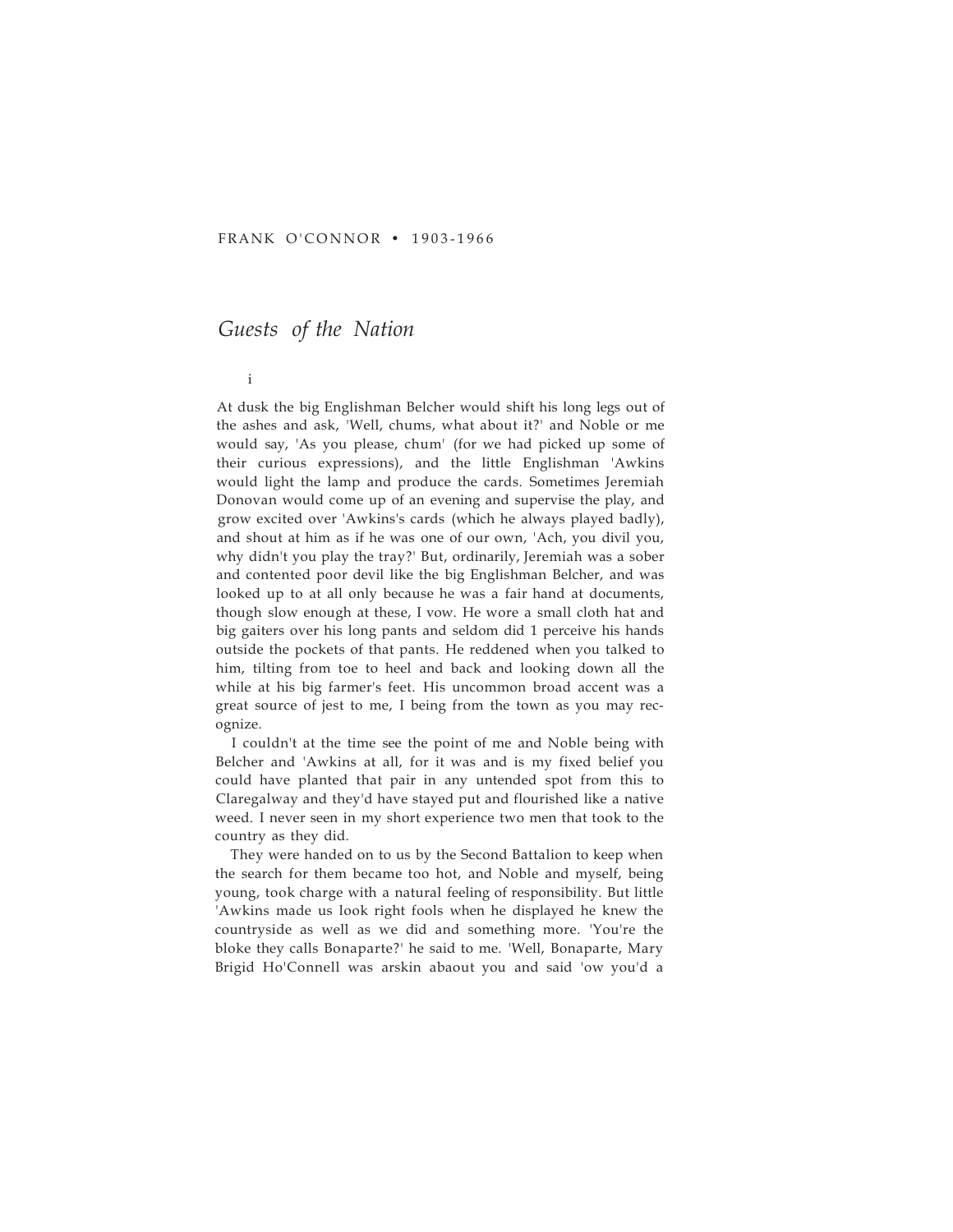pair of socks belonging to 'er young brother.' For it seemed, as they explained it, that the Second used to have little evenings of their own, and some of the girls of the neighbourhood would turn in, and, seeing they were such decent fellows, our lads couldn't well ignore the two Englishmen, but invited them in and were hail-fellow-well-met with them. 'Awkins told me he learned to dance 'The Walls of Limerick' and 'The Siege of Ennis' and 'The Waves of Tory' in a night or two, though naturally he could not return the compliment, because our lads at that time did not dance foreign dances on principle.

So whatever privileges and favours Belcher and 'Awkins had with the Second they duly took with us, and after the first evening we gave up all pretence of keeping a close eye on their behaviour. Not that they could have got far, for they had a notable accent and wore khaki tunics and overcoats with civilian pants and boots. But it's my belief they never had an idea of escaping and were quite contented with their lot.

Now, it was a treat to see how Belcher got off with the old woman of the house we were staying in. She was a great warrant to scold, and crotchety even with us, but before ever she had a chance of giving our guests, as I may call them, a lick of her tongue, Belcher had made her his friend for life. She was breaking sticks at the time, and Belcher, who hadn't been in the house for more than ten minutes, jumped up out of his seat and went across to her.

'Allow me, madam,' he says, smiling his queer little smile; 'please allow me', and takes the hatchet from her hand. She was struck too parlatic to speak, and ever after Belcher would be at her heels carrying a bucket, or basket, or load of turf, as the case might be. As Noble wittily remarked, he got into looking before she leapt, and hot water or any little thing she wanted Belcher would have it ready before her. For such a huge man (and though I am five foot ten myself I had to look up to him) he had an uncommon shortness or should I say lack - of speech. It took us some time to get used to him walking in and out like a ghost, without a syllable out of him. Especially because 'Awkins talked enough for a platoon, it was strange to hear big Belcher with his toes in the ashes come out with a solitary 'Excuse me, chum,' or 'That's right, chum.' His one and only abiding passion was cards, and I will say for him he was a good card-player. He could have fleeced me and Noble many a time; only if we lost to him, 'Awkins lost to us, and 'Awkins played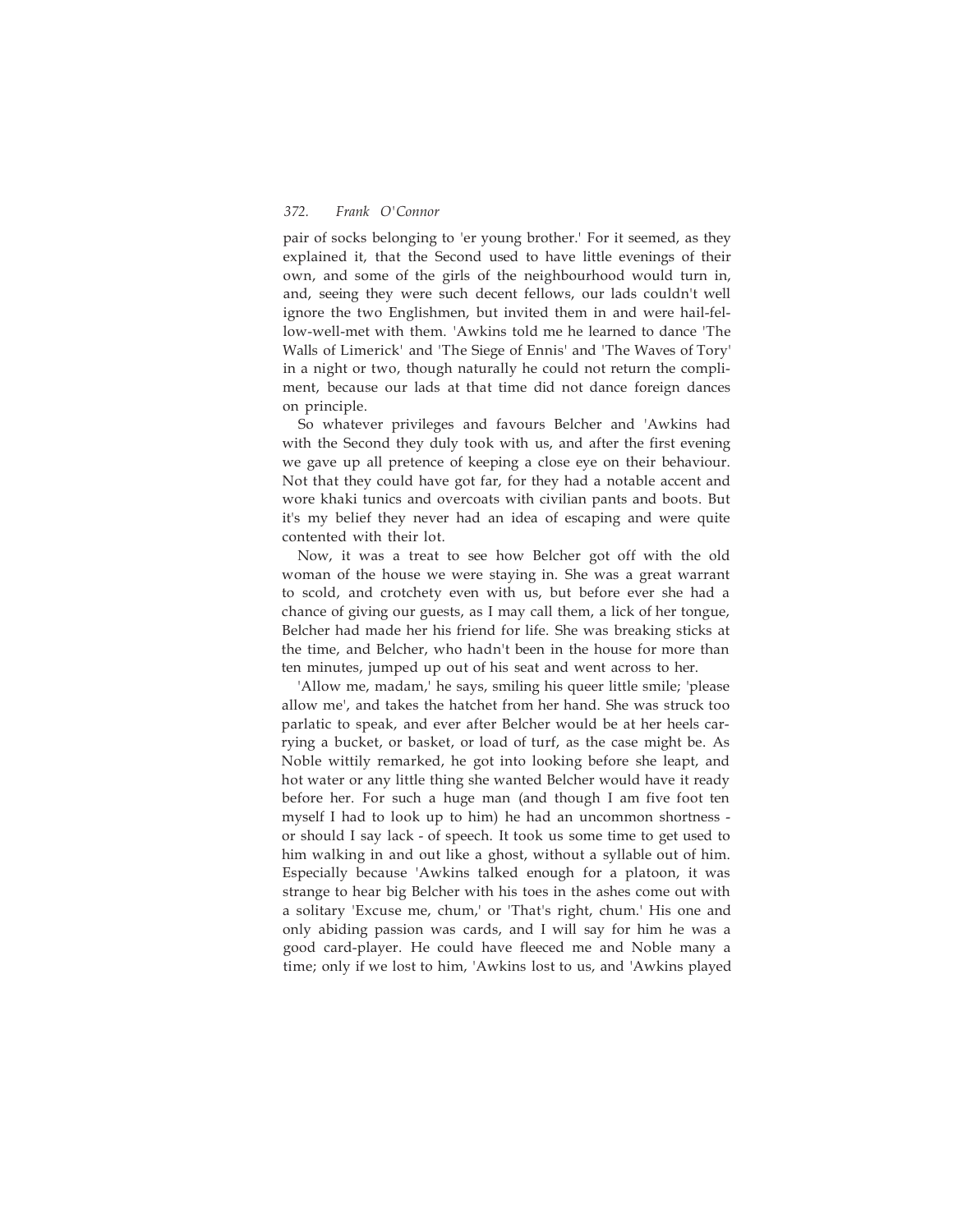with the money Belcher gave him.

'Awkins lost to us because he talked too much, and I think now we lost to Belcher for the same reason. 'Awkins and Noble would spit at one another about religion into the early hours of the morning; the little Englishman as you could see worrying the soul out of young Noble (whose brother was a priest) with a string of questions that would puzzle a cardinal. And to make it worse, even in treating of these holy subjects, 'Awkins had a deplorable tongue; I never in all my career struck across a man who could mix such a variety of cursing and bad language into the simplest topic. Oh, a terrible man was little 'Awkins, and a fright to argue! He never did a stroke of work, and when he had no one else to talk to he fixed his claws into the old woman.

I am glad to say that in her he met his match, for one day when he tried to get her to complain profanely of the drought she gave him a great comedown by blaming the drought upon Jupiter Pluvius (a deity neither 'Awkins nor I had ever even heard of, though Noble said among the pagans he was held to have something to do with rain). And another day the same 'Awkins was swearing at the capitalists for starting the German war, when the old dame laid down her iron, puckered up her little crab's mouth and said, 'Mr 'Awkins, you can say what you please about the war, thinking to deceive me because I'm an ignorant old woman, but I know well what started the war. It was that Italian count that stole the heathen divinity out of the temple in Japan, for believe me, Mr 'Awkins, nothing but sorrow and want follows them that disturbs the hidden powers!' Oh, a queer old dame, as you remark!

11

So one evening we had our tea together, and 'Awkins lit the lamp and we all sat in to cards. Jeremiah Donovan came in too, and sat down and watched us for a while. Though he was a shy man and didn't speak much, it was easy to see he had no great love for the two Englishmen, and I was surprised it hadn't struck me so clearly before. Well, like that in the story, a terrible dispute blew up late in the evening between 'Awkins and Noble, about capitalists and priests and love for your own country.

'The capitalists,' says 'Awkins, with an angry gulp, 'the capitalists pays the priests to tell you all abaout the next world, so's you waon't notice what they do in this!'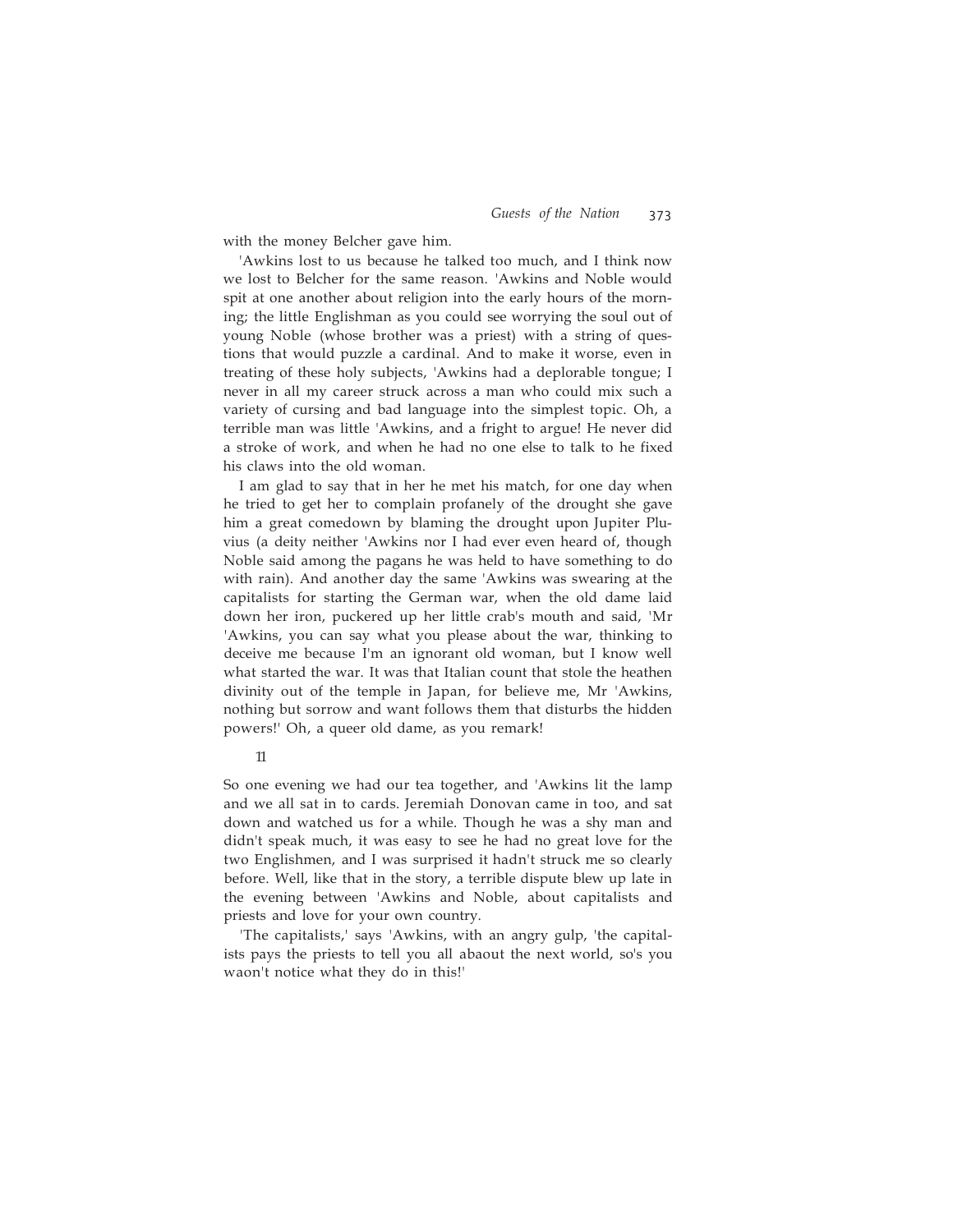'Nonsense, man,' says Noble, losing his temper, 'before ever a capitalist was thought of people believed in the next world.'

'Awkins stood up as if he was preaching a sermon. 'Oh, they did, did they?' he says with a sneer. 'They believed all the things you believe, that's what you mean? And you believe that God created Hadam and Hadam created Shem and Shem created Jehoshophat? You believe all the silly hold fairy-tale abaout Heve and Heden and the happle? Well, listen to me, chum. If you're entitled to 'old to a silly belief like that, I'm entitled to 'old to my own silly belief which is, that the fust thing your God created was a bleedin' capitalist with mirality and Rolls Royce complete. Am I right, chum?' he says then to Belcher.

'You're right, chum,' says Belcher, with his queer smile, and gets up from the table to stretch his long legs into the fire and stroke his moustache. So, seeing that Jeremiah Donovan was going, and there was no knowing when the conversation about religion would be over, I took my hat and went out with him. We strolled down towards the village together, and then he suddenly stopped, and blushing and mumbling, and shifting, as his way was, from toe to heel, he said I ought to be behind keeping guard on the prisoners. And I, having it put to me so suddenly, asked him what the hell he wanted a guard on the prisoners at all for, and said that so far as Noble and me were concerned we had talked it over and would rather be out with a column. 'What use is that pair to us?' I asked him.

He looked at me for a spell and said, 'I thought you knew we were keeping them as hostages.' 'Hostages  $-$  ?' says I, not quite understanding. 'The enemy', he says in his heavy way, 'have prisoners belong to us, and now they talk of shooting them. If they shoot our prisoners we'll shoot theirs, and serve them right.' 'Shoot them?' said I, the possibility just beginning to dawn on me. 'Shoot them, exactly,' said he. 'Now,' said I, 'wasn't it very unforeseen of you not to tell me and Noble that?' 'How so?' he asks. 'Seeing that we were acting as guards upon them, of course.' 'And hadn't you reason enough to guess that much?' 'We had not, Jeremiah Donovan, we had not. How were we to know when the men were on our hands so long?' 'And what difference does it make? The enemy have our prisoners as long or longer, haven't they?' 'It makes a great difference,' said I. 'How so?' said he sharply; but I couldn't tell him the difference it made, for I was struck too silly to speak.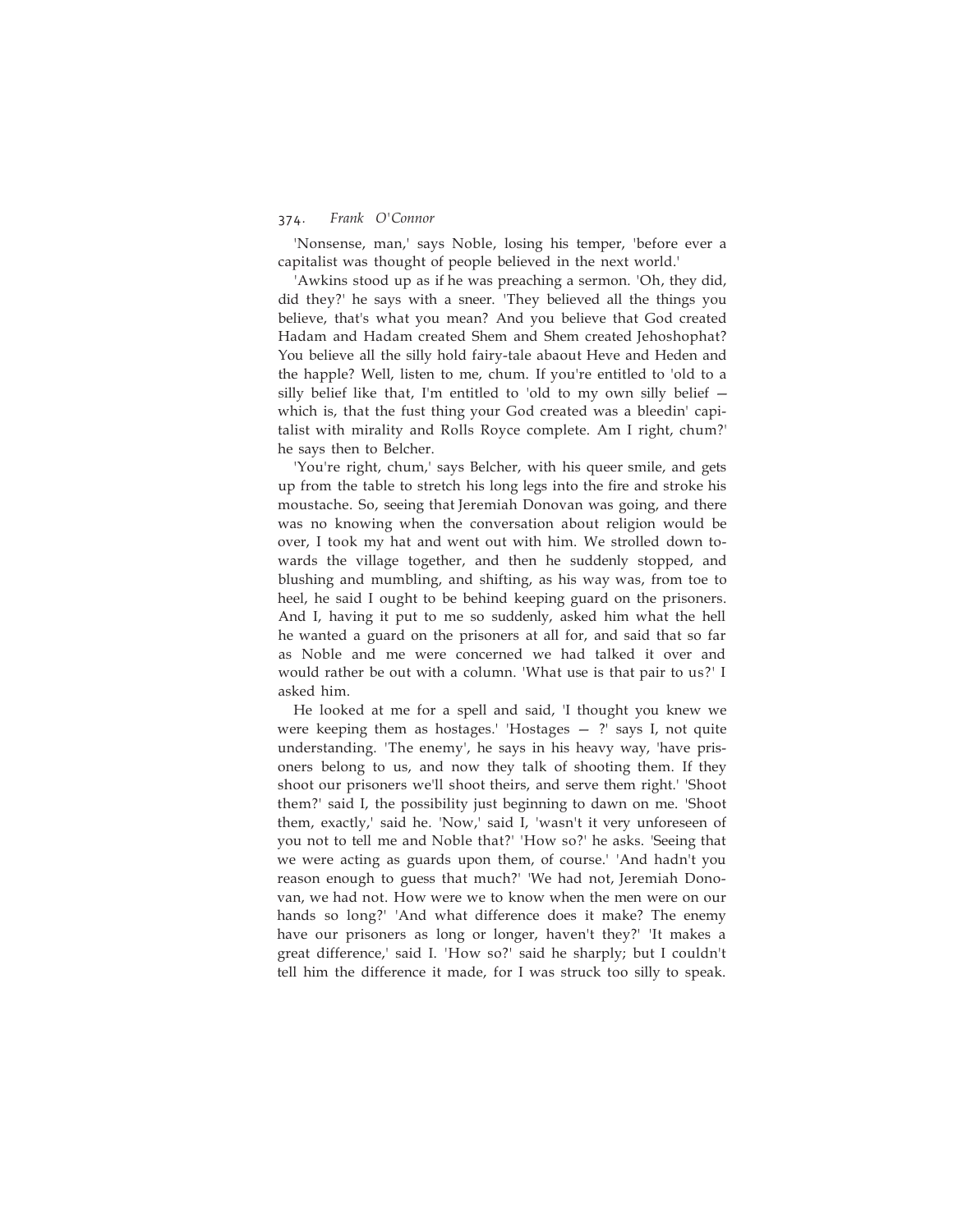'And when may we expect to be released from this anyway?' said I. 'You may expect it tonight,' says he. 'Or tomorrow or the next day at latest. So if it's hanging round here that worries you, you'll be free soon enough.'

I cannot explain it even now, how sad I felt, but I went back to the cottage, a miserable man. When I arrived the discussion was still on, 'Awkins holding forth to all and sundry that there was no next world at all and Noble answering in his best canonical style that there was. But I saw 'Awkins was after having the best of it. 'Do you know what, chum?' he was saying, with his saucy smile, 'I think you're jest as big a bleedin' hunbeliever as I am. You say you believe in the next world and you know jest as much abaout the next world as I do, which is sweet damn-all. What's 'Eaven? You dunno. Where's 'Eaven? You dunno. Who's in 'Eaven? You dunno. You know sweet damn-all! I arsk you again, do they wear wings?'

'Very well then,' says Noble, 'they do; is that enough for you? They do wear wings.' 'Where do they get them then? Who makes them? 'Ave they a fact'ry for wings? 'Ave they a sort of store where you 'ands in your chit and tikes your bleedin' wings? Answer me that.'

'Oh, you're an impossible man to argue with,' says Noble. 'Now listen to me  $-$  '. And off the pair of them went again.

It was long after midnight when we locked up the Englishmen and went to bed ourselves. As I blew out the candle I told Noble what Jeremiah Donovan had told me. Noble took it very quietly. After we had been in bed about an hour he asked me did I think we ought to tell the Englishmen. I having thought of the same thing myself (among many others) said no, because it was more than likely the English wouldn't shoot our men, and anyhow it wasn't to be supposed the Brigade who were always up and down with the second battalion and knew the Englishmen well would be likely to want them bumped off. 'I think so,' says Noble. 'It would be sort of cruelty to put the wind up them now.' 'It was very unforeseen of Jeremiah Donovan anyhow,' says I, and by Noble's silence I realized he took my meaning.

So I lay there half the night, and thought and thought, and picturing myself and young Noble trying to prevent the Brigade from shooting 'Awkins and Belcher sent a cold sweat out through me. Because there were men on the Brigade you daren't let nor hinder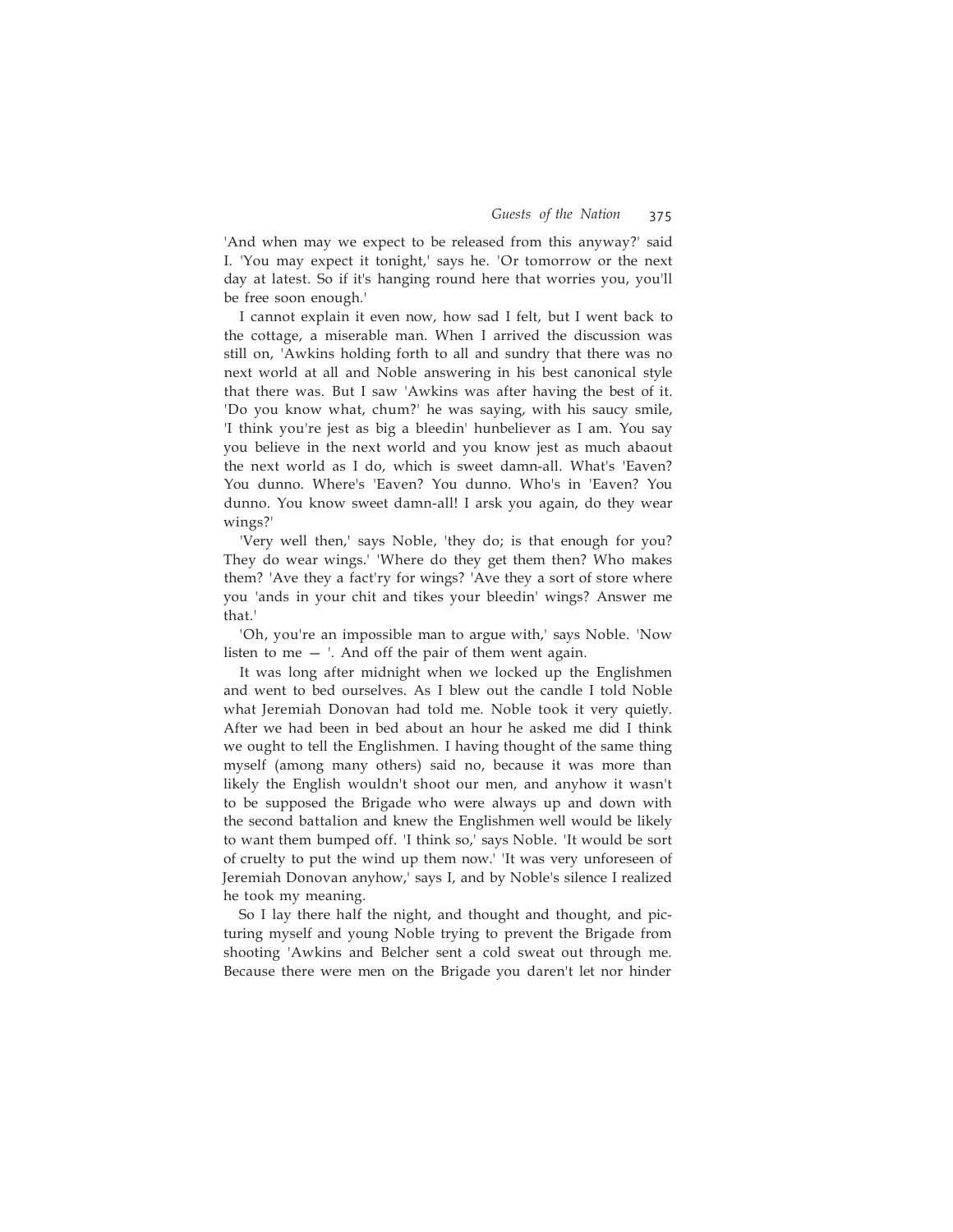without a gun in your hand, and at any rate, in those days disunion between brothers seemed to me an awful crime. I knew better after.

It was next morning we found it so hard to face Belcher and 'Awkins with a smile. We went about the house all day scarcely saying a word. Belcher didn't mind us much; he was stretched into the ashes as usual with his usual look of waiting in quietness for something unforeseen to happen, but little 'Awkins gave us a bad time with his audacious gibing and questioning. He was disgusted at Noble's not answering him back. 'Why can't you tike your beating like a man, chum?' he says. 'You with your Hadam and Heve! I'm a Communist — or an Anarchist. An Anarchist, that's what I am.' And for hours after he went round the house, mumbling when the fit took him, 'Hadam and Heve! Hadam and Heve!'

## **HI**

I don't know clearly how we got over that day, but get over it we did, and a great relief it was when the tea-things were cleared away and Belcher said in his peaceable manner, 'Well, chums, what about it?' So we all sat round the table and 'Awkins produced the cards, and at that moment I heard Jeremiah Donovan's footsteps up the path, and a dark presentiment crossed my mind. I rose quietly from the table and laid my hand on him before he reached the door. 'What do you want?' I asked him. 'I want those two soldier friends of yours,' he says reddening. 'Is that the way it is, Jeremiah Donovan?' I ask. 'That's the way. There were four of our lads went west this morning, one of them a boy of sixteen.' 'That's bad, Jeremiah,' says I.

At that moment Noble came out, and we walked down the path together talking in whispers. Feeney, the local intelligence officer, was standing by the gate. 'What are you going to do about it?' I asked Jeremiah Donovan. 'I want you and Noble to bring them out: you can tell them they're being shifted again; that'll be the quietest way.' 'Leave me out of that,' says Noble suddenly. Jeremiah Donovan looked at him hard for a minute or two. 'All right so,' he said peaceably. 'You and Feeney collect a few tools from the shed and dig a hole by the far end of the bog. Bonaparte and I'll be after you in about twenty minutes. But whatever else you do, don't let anyone see you with the tools. No one must know but the four of ourselves.'

We saw Feeney and Noble go round to the houseen where the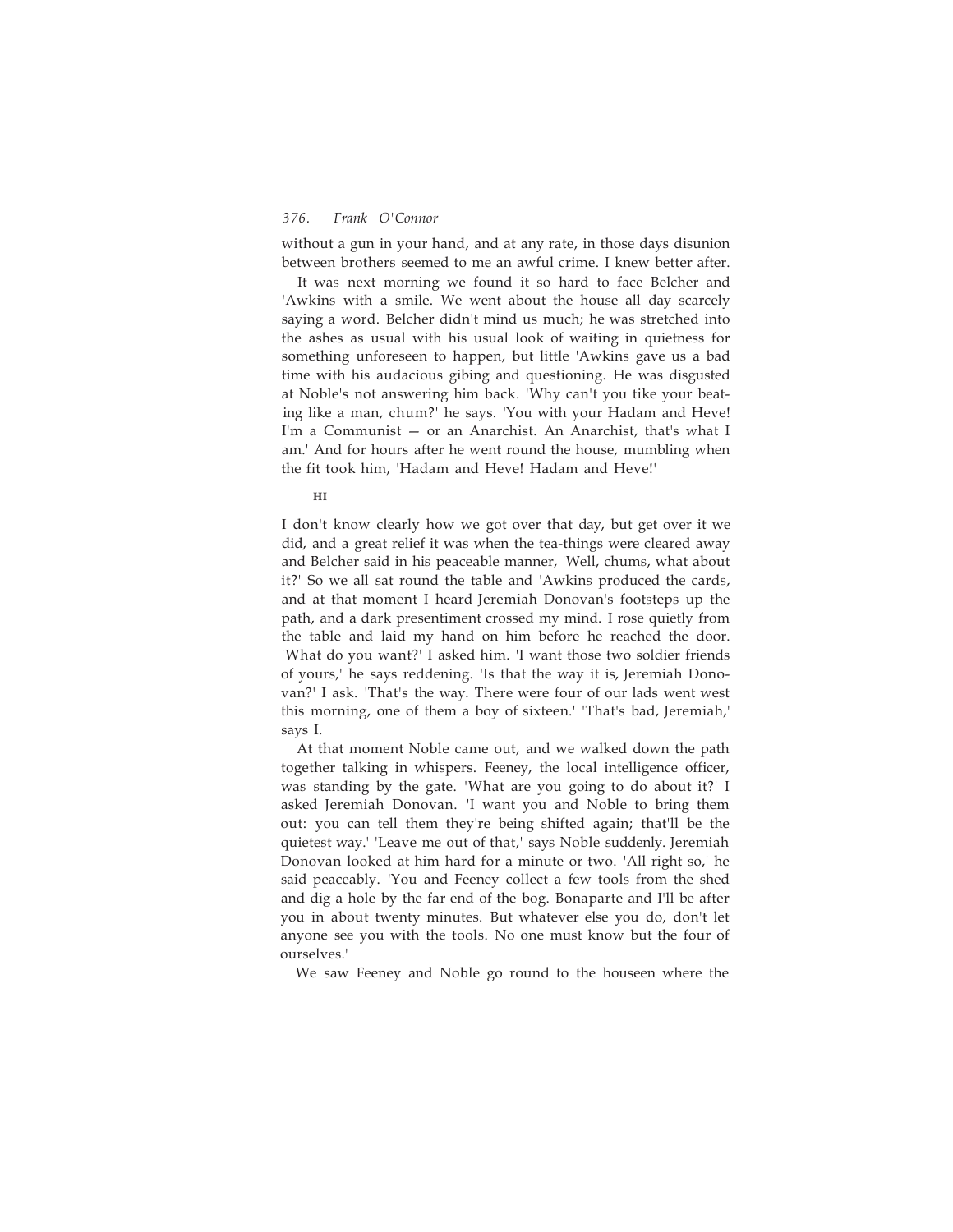tools were kept, and sidled in. Everything if I can so express myself was tottering before my eyes, and I left Jeremiah Donovan to do the explaining as best he could, while I took a seat and said nothing. He told them they were to go back to the Second. 'Awkins let a mouthful of curses out of him at that, and it was plain that Belcher, though he said nothing, was duly perturbed. The old woman was for having them stay in spite of us, and she did not shut her mouth until Jeremiah Donovan lost his temper and said some nasty things to her. Within the house by this time it was pitch dark, but no one thought of lighting the lamp, and in the darkness the two Englishmen fetched their khaki topcoats and said good-bye to the woman of the house. 'Just as a man mikes a 'ome of a bleedin' place,' mumbles 'Awkins shaking her by the hand, 'some bastard at headquarters thinks you're too cushy and shunts you off.' Belcher shakes her hand very hearty. 'A thousand thanks, madam,' he says, 'a thousand thanks for everything . . . ' as though he'd made it all up.

We go round to the back of the house and down towards the fatal bog. Then Jeremiah Donovan comes out with what is in his mind. 'There were four of our lads shot by your fellows this morning so now you're to be bumped off.' 'Cut that stuff out,' says 'Awkins flaring up. 'It's bad enough to be mucked about such as we are without you plying at soldiers.' it's true,' says Jeremiah Donovan, 'I'm sorry, 'Awkins, but 'tis true,' and comes out with the usual rigmarole about doing our duty and obeying our superiors. 'Cut it out,' says 'Awkins irritably, 'Cut it out!'

Then, when Donovan sees he is not being believed he turns to me. 'Ask Bonaparte here,' he says. 'I don't need to arsk Bonaparte. Me and Bonaparte are chums.' isn't it true, Bonaparte?' says Jeremiah Donovan solemnly to me. it is,' I say sadly, 'it is.' 'Awkins stops. 'Now, for Christ's sike. . . .' 'I mean it, chum,' I say. 'You daon't saound as if you mean it. You knaow well you don't mean it.' 'Well, if he don't I do,' says Jeremiah Donovan. 'Why the 'ell sh'd you want to shoot me, Jeremiah Donovan?' 'Why the hell should your people take out four prisoners and shoot them in cold blood upon a barrack square?' I perceive Jeremiah Donovan is trying to encourage himself with hot words.

Anyway, he took little 'Awkins by the arm and dragged him on, but it was impossible to make him understand that we were in earnest. From which you will perceive how difficult it was for me,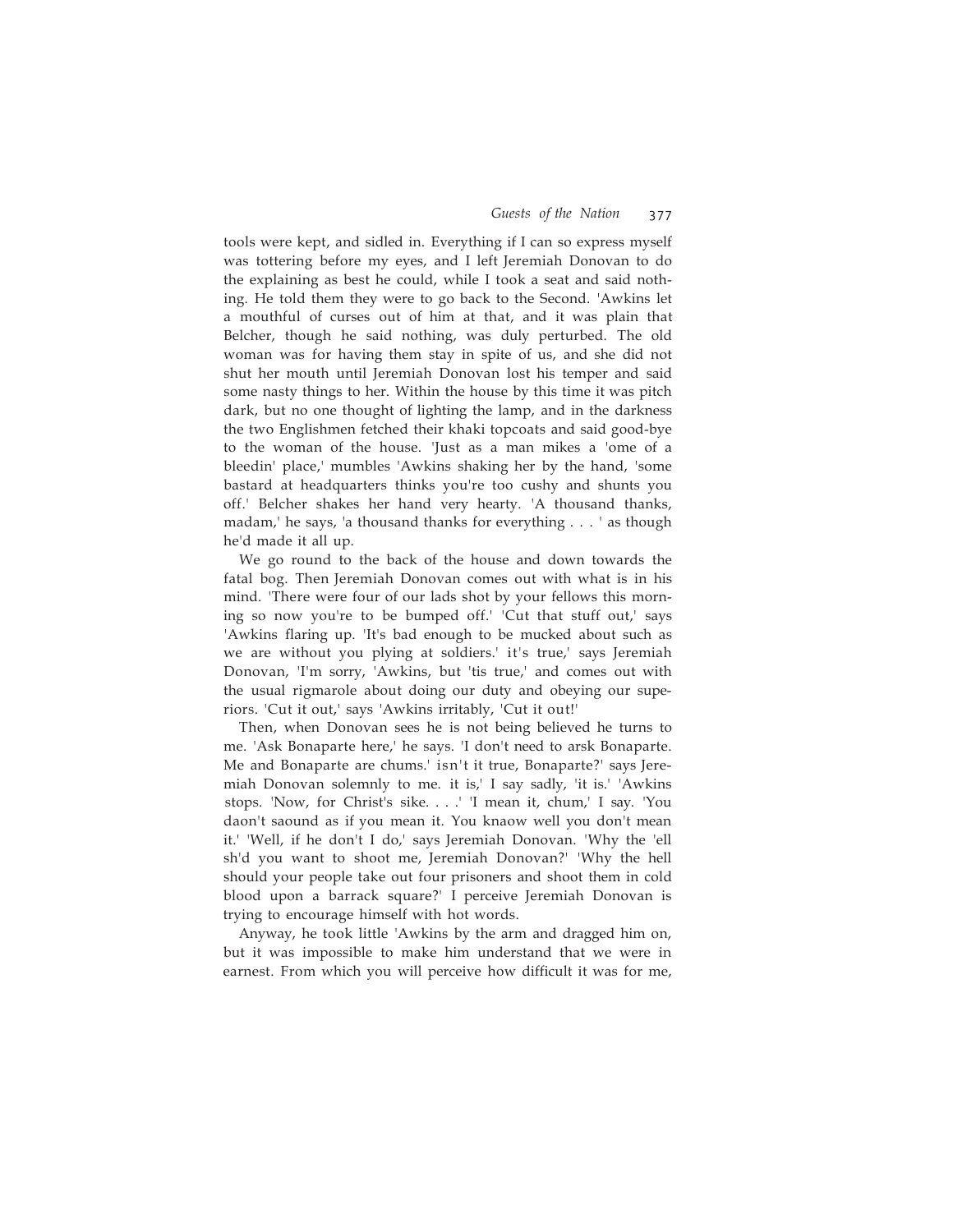as I kept feeling my Smith and Wesson and thinking what I would do if they happened to put up a fight or ran for it, and wishing in my heart they would. I knew if only they ran I would never fire on them. 'Was Noble in this?' 'Awkins wanted to know, and we said yes. He laughed. But why should Noble want to shoot him? Why should we want to shoot him? What had he done to us? Weren't we chums (the word lingers painfully in my memory)? Weren't we? Didn't we understand him and didn't he understand us? Did either of us imagine for an instant that he'd shoot us for all the so-and-so brigadiers in the so-and-so British Army? By this time I began to perceive in the dusk the desolate edges of the bog that was to be their last earthly bed, and, so great a sadness overtook my mind, I could not answer him. We walked along the edge of it in the darkness, and every now and then 'Awkins would call a halt and begin again, just as if he was wound up, about us being chums, and I was in despair that nothing but the cold and open grave made ready for his presence would convince him that we meant it all. But all the same, if you can understand, I didn't want him to be bumped off.

#### **IV**

At last we saw the unsteady glint of a lantern in the distance and made towards it. Noble was carrying it, and Feeney stood somewhere in the darkness behind, and somehow the picture of the two of them so silent in the boglands was like the pain of death in my heart. Belcher, on recognizing Noble, said "Alio, chum' in his usual peaceable way, but 'Awkins flew at the poor boy immediately, and the dispute began all over again, only that Noble hadn't a word to say for himself, and stood there with the swaying lantern between his gaitered legs.

It was Jeremiah Donovan who did the answering. 'Awkins asked for the twentieth time (for it seemed to haunt his mind) if anybody thought he'd shoot Noble. 'You would,' says Jeremiah Donovan shortly. 'I wouldn't, damn you!' 'You would if you knew you'd be shot for not doing it.' 'I wouldn't, not if I was to be shot twenty times over; he's my chum. And Belcher wouldn't - isn't that right, Belcher?' 'That's right, chum,' says Belcher peaceably. 'Damned if I would. Anyway, who says Noble'd be shot if I wasn't bumped off? What d'you think I'd do if I was in Noble's place and we were out in the middle of a blasted bog?' 'What would you do?' 'I'd go with him wherever he was going. I'd share my last bob with him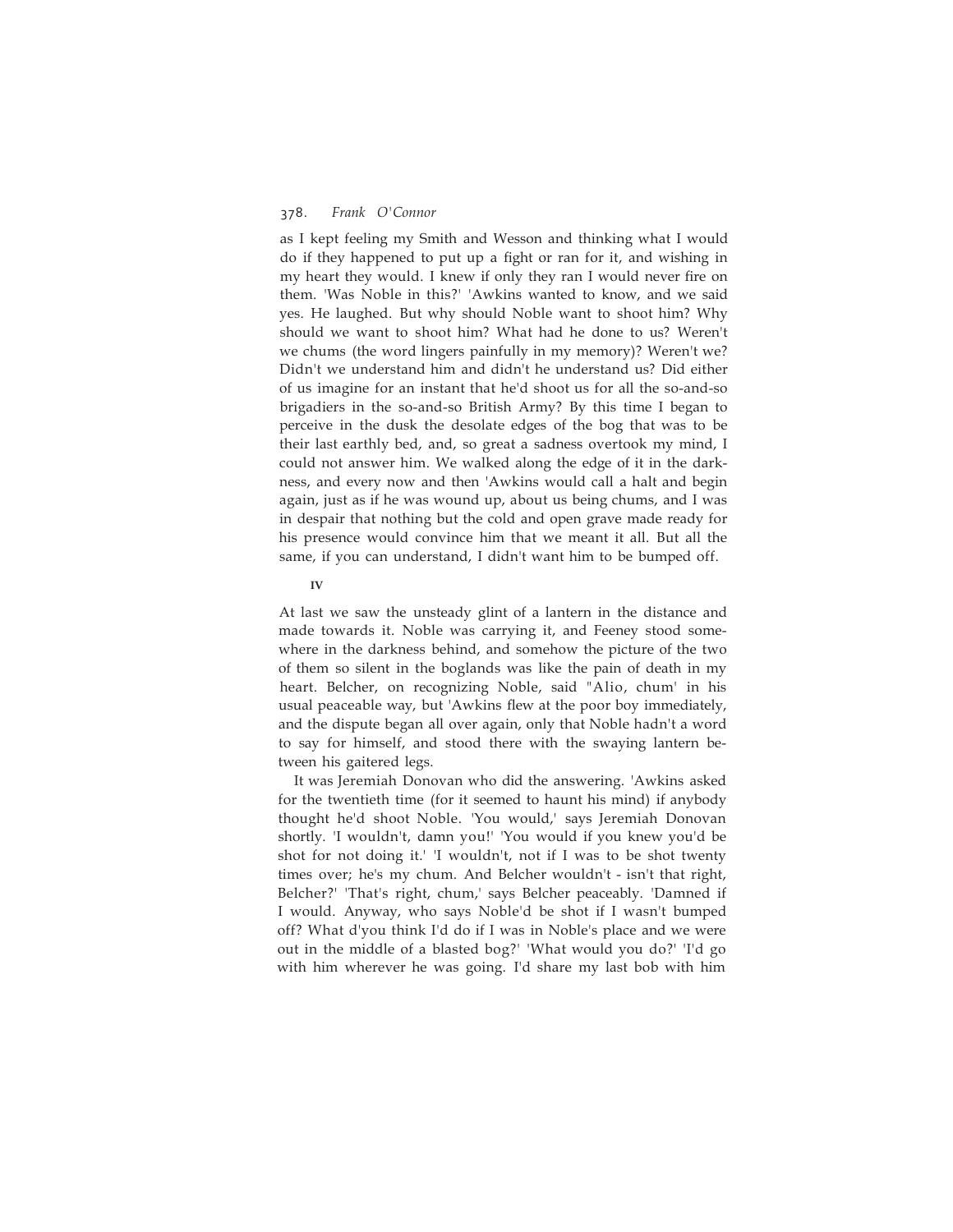and stick by 'im through thick and thin.'

'We've had enough of this,' says Jeremiah Donovan, cocking his revolver. 'Is there any message you want to send before I fire?' 'No, there isn't, but . . . ' 'Do you want to say your prayers?' 'Awkins came out with a cold-blooded remark that shocked even me and turned to Noble again. 'Listen to me, Noble,' he said. 'You and me are chums. You won't come over to my side, so I'll come over to your side. Is that fair? Just you give me a rifle and I'll go with you wherever you want.'

Nobody answered him.

'Do you understand?' he said. 'I'm through with it all. I'm a deserter or anything else you like, but from this on I'm one of you. Does that prove to you that I mean what I say?' Noble raised his head, but as Donovan began to speak he lowered it again without answering. 'For the last time have you any messages to send?' says Donovan in a cold and excited voice.

'Ah, shut up, you, Donovan; you don't understand me, but these fellows do. They're my chums; they stand by me and I stand by them. We're not the capitalist tools you seem to think us.'

I alone of the crowd saw Donovan raise his Webley to the back of 'Awkins's neck, and as he did so I shut my eyes and tried to say a prayer. 'Awkins had begun to say something else when Donovan let fly, and, as I opened my eyes at the bang, I saw him stagger at the knees and lie out flat at Noble's feet, slowly, and as quiet as a child, with the lantern-light falling sadly upon his lean legs and bright farmer's boots. We all stood very still for a while watching him settle out in the last agony.

Then Belcher quietly takes out a handkerchief, and begins to tie it about his own eyes (for in our excitement we had forgotten to offer the same to 'Awkins), and, seeing it is not big enough, turns and asks for a loan of mine. I give it to him and as he knots the two together he points with his foot at 'Awkins. ' 'E's not quite dead,' he says, 'better give 'im another.' Sure enough 'Awkins's left knee as we see it under the lantern is rising again. 1 bend down and put my gun to his ear; then, recollecting myself and the company of Belcher, I stand up again with a few hasty words. Belcher understands what is in my mind. 'Give 'im 'is first,' he says, i don't mind. Poor bastard, we dunno what's 'appening to 'im now.' As by this time I am beyond all feeling I kneel down again and skilfully give 'Awkins the last shot so as to put him for ever out of pain.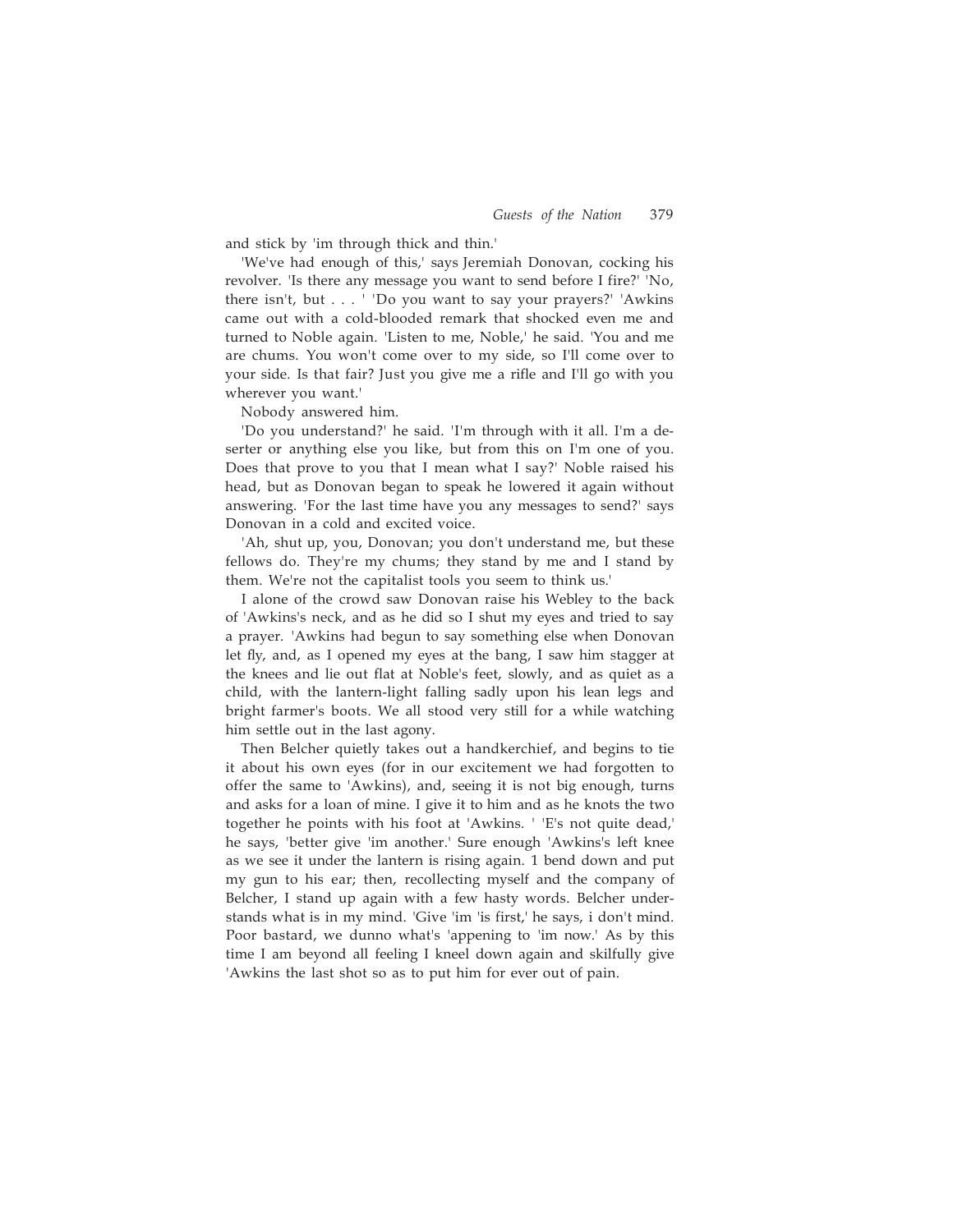Belcher who is fumbling a bit awkwardly with the handkerchiefs comes out with a laugh when he hears the shot. It is the first time I have heard him laugh, and it sends a shiver down my spine, coming as it does so inappropriately upon the tragic death of his old friend. 'Poor blighter,' he says quietly, 'and last night he was so curious abaout it all. It's very queer, chums, I always think. Naow, 'e knows as much abaout it as they'll ever let 'im know, and last night 'e was all in the dark.'

Donovan helps him to tie the handkerchiefs about his eyes. 'Thanks, chum,' he says. Donovan asks him if there are any messages he would like to send. 'Naow, chum,' he says, 'none for me. If any of you likes to write to 'Awkins's mother you'll find a letter from 'er in 'is pocket. But my missus left me eight years ago. Went away with another fellow and took the kid with her. I likes the feelin' of a 'ome (as you may 'ave noticed) but I couldn't start again after that.'

We stand around like fools now that he can no longer see us. Donovan looks at Noble and Noble shakes his head. Then Donovan raises his Webley again and just at that moment Belcher laughs his queer nervous laugh again. He must think we are talking of him; anyway, Donovan lowers his gun. ' 'Scuse me, chums,' says Belcher, 'I feel I'm talking the 'ell of a lot. . . and so silly . . . abaout me being so 'andy abaout a 'ouse. But this thing come on me so sudden. You'll forgive me, I'm sure.' 'You don't want to say a prayer?' asks Jeremiah Donovan. 'No, chum,' he replies, 'I don't think that'd 'elp. I'm ready if you want to get it over.' 'You understand,' says Jeremiah Donovan, 'it's not so much our doing. It's our duty, so to speak.' Belcher's head is raised like a real blind man's, so that you can only see his nose and chin in the lamplight. 'I never could make out what duty was myself,' he said, 'but I think you're all good lads, if that's what you mean. I'm not complaining.' Noble, with a look of desperation, signals to Donovan, and in a flash Donovan raises his gun and fires. The big man goes over like a sack of meal, and this time there is no need of a second shot.

I don't remember much about the burying, but that it was worse than all the rest, because we had to carry the warm corpses a few yards before we sunk them in the windy bog. It was all mad lonely, with only a bit of lantern between ourselves and the pitch-blackness, and birds hooting and screeching all round disturbed by the guns. Noble had to search 'Awkins first to get the letter from his